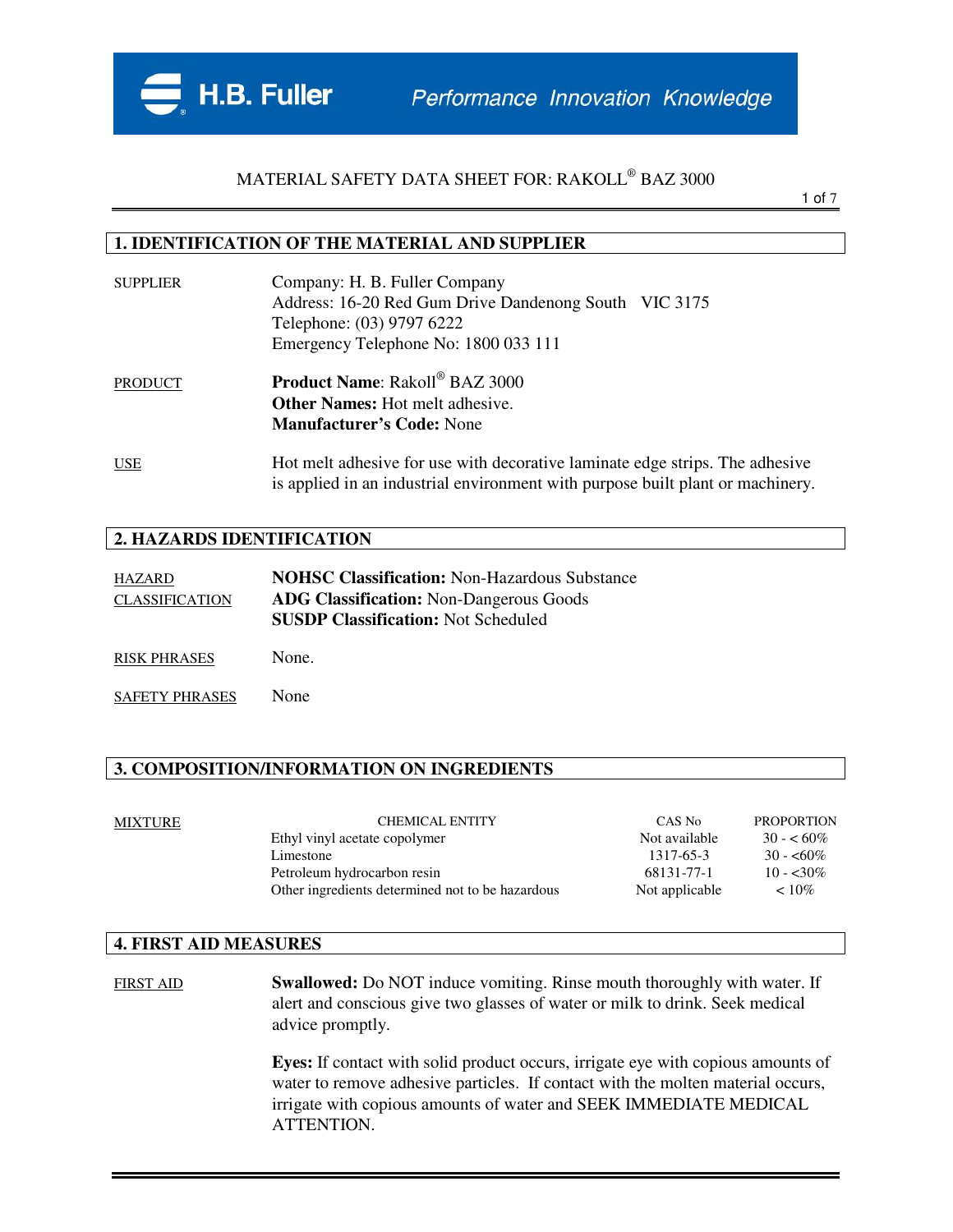**Skin:** Wash affected area with plenty of soap and water if contact with the solid form occurs. If contact with molten material occurs, immerse contact area in cold, clean water immediately. Do not attempt to remove set product. Cover contact area with wet compresses and take casualty to a doctor immediately.

**Inhaled:** Remove victim to fresh air. Seek medical advice if adverse symptoms, such as coughing, breathing difficulties or burning sensations in the respiratory tract develop.

**First Aid Facilities:** Burn creme, bandages, eyewash station, emergency showers and washroom facilities in the vicinity where exposure may occur..

ADVICE TO No specific antidote. Provide supportive care. Treatment based on judgement of DOCTOR the doctor in response to reactions of the patient.

#### **5. FIRE FIGHTING MEASURES**

| <b>EXTINGUISHING</b><br><b>MEDIA</b>                     | Use alcohol resistant foam, dry chemical powder or carbon dioxide.<br>Avoid using water on molten material as it may cause splattering and spreading<br>of the fire.                                                                                                                                                                                           |
|----------------------------------------------------------|----------------------------------------------------------------------------------------------------------------------------------------------------------------------------------------------------------------------------------------------------------------------------------------------------------------------------------------------------------------|
| <b>HAZARDOUS</b><br><b>COMBUSTION</b><br><b>PRODUCTS</b> | Oxides of carbon, flammable vapours, noxious gases and volatile polymer<br>fractions.                                                                                                                                                                                                                                                                          |
| PRECAUTIONS FOR<br><b>FIRE FIGHTERS</b>                  | Fight fire from a safe distance. Fire may produce dense smoke and flammable<br>vapours under certain conditions. Wear full protective equipment including a<br>self-contained breathing apparatus. Avoid using water on molten material to<br>reduce splattering and spreading of the fire. Prevent fire-fighting medium from<br>entering drains or waterways. |

#### **6. ACCIDENTAL RELEASE MEASURES**

| <b>EMERGENCY</b><br><b>PROCEDURES</b> | Isolate hazard area, increase ventilation and restrict access. Remove all sources<br>of ignition. If the molten substance is spilled, contain the spill and allow it to<br>cool.                                            |
|---------------------------------------|-----------------------------------------------------------------------------------------------------------------------------------------------------------------------------------------------------------------------------|
| <b>CLEAN UP</b><br><b>PROCEDURE</b>   | <b>Solid Material:</b> Sweep or vacuum up adhesive pellets that may have spilled<br>and place them in an appropriate container. Clearly label the container to ensure<br>proper disposal as non-hazardous industrial waste. |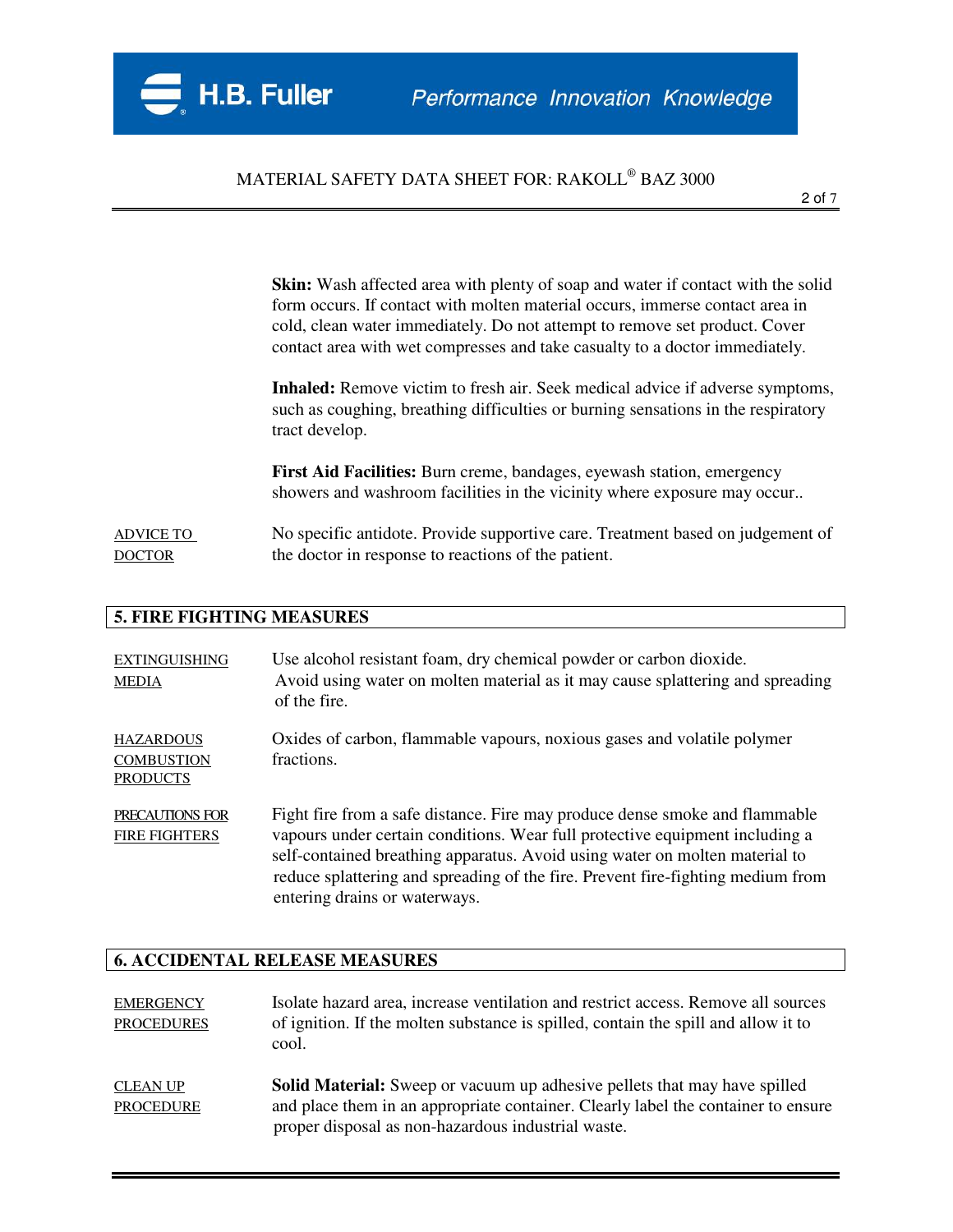**Molten Material:** Wear appropriate personal protection equipment (See Section 8) and contain spill. Allow preparation to cool then cut the spill into slabs that are easily handled and collect them. Clearly label all containers.

#### **7. HANDLING AND STORAGE**

PRECAUTION FOR Practice sound industrial hygiene. Avoid contact with material and inhaling of SAFE HANDLING vapours emanating from the molten material. Use only in a well ventilated area. Wash skin thoroughly after handling. Guard against static build-up. STORAGE Store in a cool, dry, well ventilated place. Avoid exposure to direct sunlight or sources of heat. Store away from incompatible materials (see Section 10). Protect against physical damage.

### **8. EXPOSURE CONTROLS/PERSONAL PROTECTION**

This mixture has not been assigned an Australian exposure standard by NOHSC. However this mixture does contain trace amounts of vinyl acetate monomer (CAS 108-05-4), which does have an exposure standard assigned by NOHSC as shown below:

|                                                          | <b>Exposure standards [NOHSC:1003(1995)]</b><br>Vinyl acetate monomer                                                                                                                                                                                                                                                                                                                                                                                                                           | <b>TWA</b><br>$10$ ppm | <b>STEL</b><br>20 ppm |
|----------------------------------------------------------|-------------------------------------------------------------------------------------------------------------------------------------------------------------------------------------------------------------------------------------------------------------------------------------------------------------------------------------------------------------------------------------------------------------------------------------------------------------------------------------------------|------------------------|-----------------------|
| <b>BIOLOGICAL</b><br><b>LIMIT VALUES</b>                 | Not applicable                                                                                                                                                                                                                                                                                                                                                                                                                                                                                  |                        |                       |
| <b>ENGINEERING</b><br><b>CONTROLS</b>                    | The solid material requires only good natural ventilation. The molten material<br>needs good general flameproof mechanical dilution ventilation reinforced with<br>flame proof extraction ventilation at the source of vapour, gas or fume<br>emanation. Ensure that ventilation is sufficient to maintain exposure levels as<br>low as practicable.                                                                                                                                            |                        |                       |
| <b>PERSONAL</b><br><b>PROTECTION</b><br><b>EQUIPMENT</b> | Use personal protective equipment that minimizes skin and eye contact with the<br>solid substance, and vapour, fume or gas inhalation emanating from the molten<br>substance. The type of protective equipment to be used depends largely the<br>volume and the manner in which the substance is used. To ensure proper<br>protection for any given situation, seek guidance from the following sources:<br>protective clothing $- AS 2919$ ; gloves $- AS 2161$ ; eye protection $- AS 1337$ ; |                        |                       |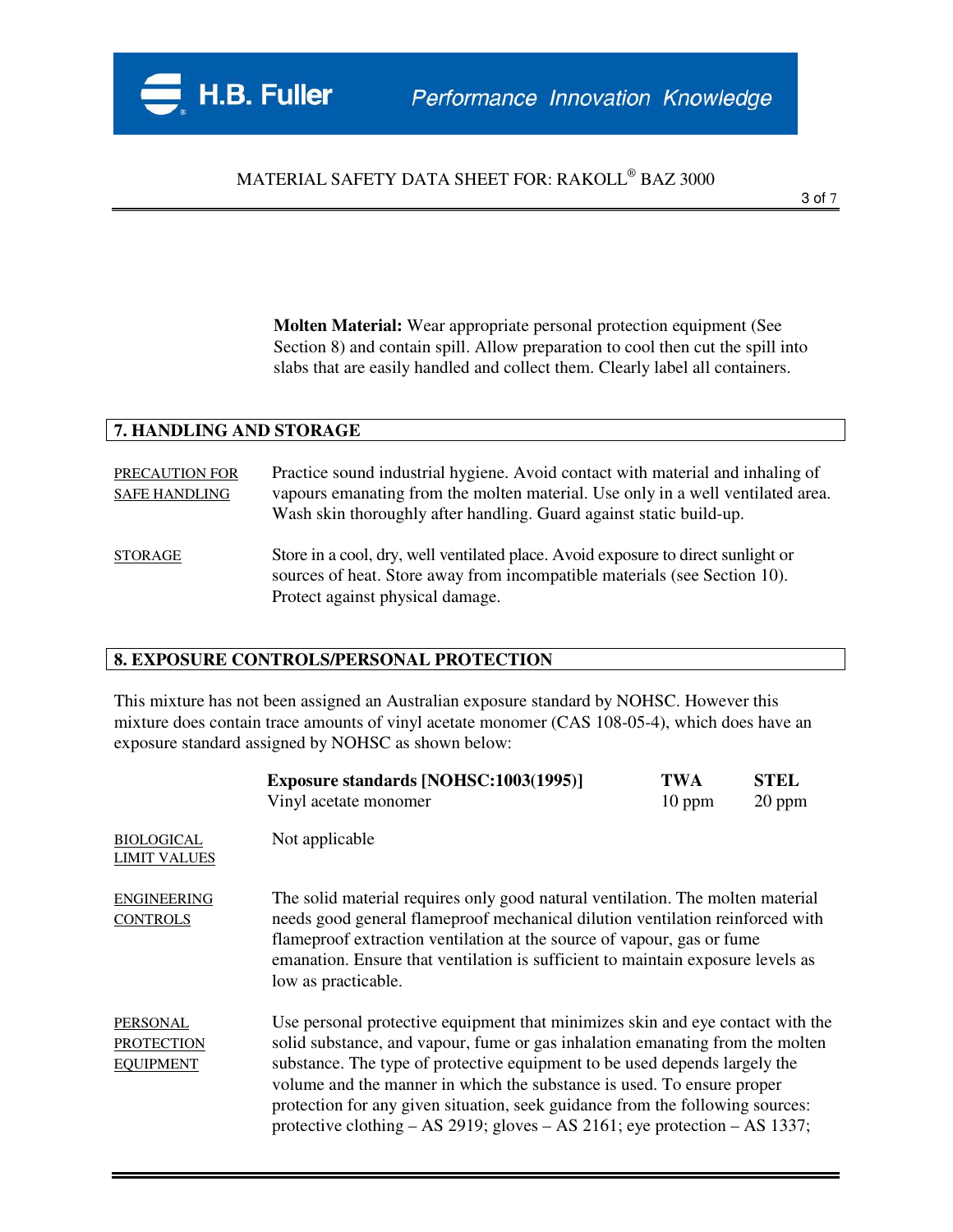

4 of 7

respiratory protection – AS 1715; feet protection – AS 2210. The suitability of each PPE for use with this substance should then be ascertained with the respective PPE suppliers.

Under condition of adequate ventilation and ordinary use, only nitrile rubber gloves are needed when handling the solid preparation. When using the molten preparation, wear safety glasses with side shields, thick, long sleeved nitrile rubber gloves, long sleeved overalls and work boots. If working in confined spaces, or if vapours, fumes or gases are generated and their airborne concentration is unknown wear, in the addition to the above, a full-face AS/NZ 1716 compliant cartridge type respirator with an organic vapour filter (For selection guidance see AS 1715). In the presence of fumes, a particulate filter should be fitted in conjunction with the organic filter. If the respirator is the sole means of respiratory protection, use a full-face air supplied respirator.

#### **9. PHYSICAL AND CHEMICAL PROPERTIES**

| PHYSICAL                 | <b>Appearance:</b> Beige pellets                                            |
|--------------------------|-----------------------------------------------------------------------------|
| <b>DESCRIPTION &amp;</b> | <b>Odour:</b> Mild characteristic                                           |
| <b>PROPERTIES</b>        | <b>pH</b> : Not applicable                                                  |
|                          | Vapour Pressure: Not available                                              |
|                          | Vapour Density: Not available                                               |
|                          | <b>Boiling Point:</b> Not established                                       |
|                          | Softening Point: ca. 105°C                                                  |
|                          | <b>Solubility in Water: Insoluble</b>                                       |
|                          | <b>Specific Gravity: ca.1.18</b>                                            |
|                          | $Flashpoint: > 250°C$                                                       |
|                          | <b>Explosive Limits</b> $(\%v/v)$ : LEL Not applicable; UEL: Not applicable |
|                          | <b>Ignition Temperature:</b> Not established                                |
|                          | VOC content (Californian South coast air quality –                          |
|                          | - management rule 1168: $0$ (Zero) g / 1                                    |
|                          |                                                                             |

OTHER No relevant data **PROPERTIES** 

#### **10. STABILITY AND REACTIVITY**

CHEMICAL This material is stable under normal ambient and anticipated storage and STABILITY handling conditions. CONDITIONS Temperatures in excess of the recommended processing temperatures.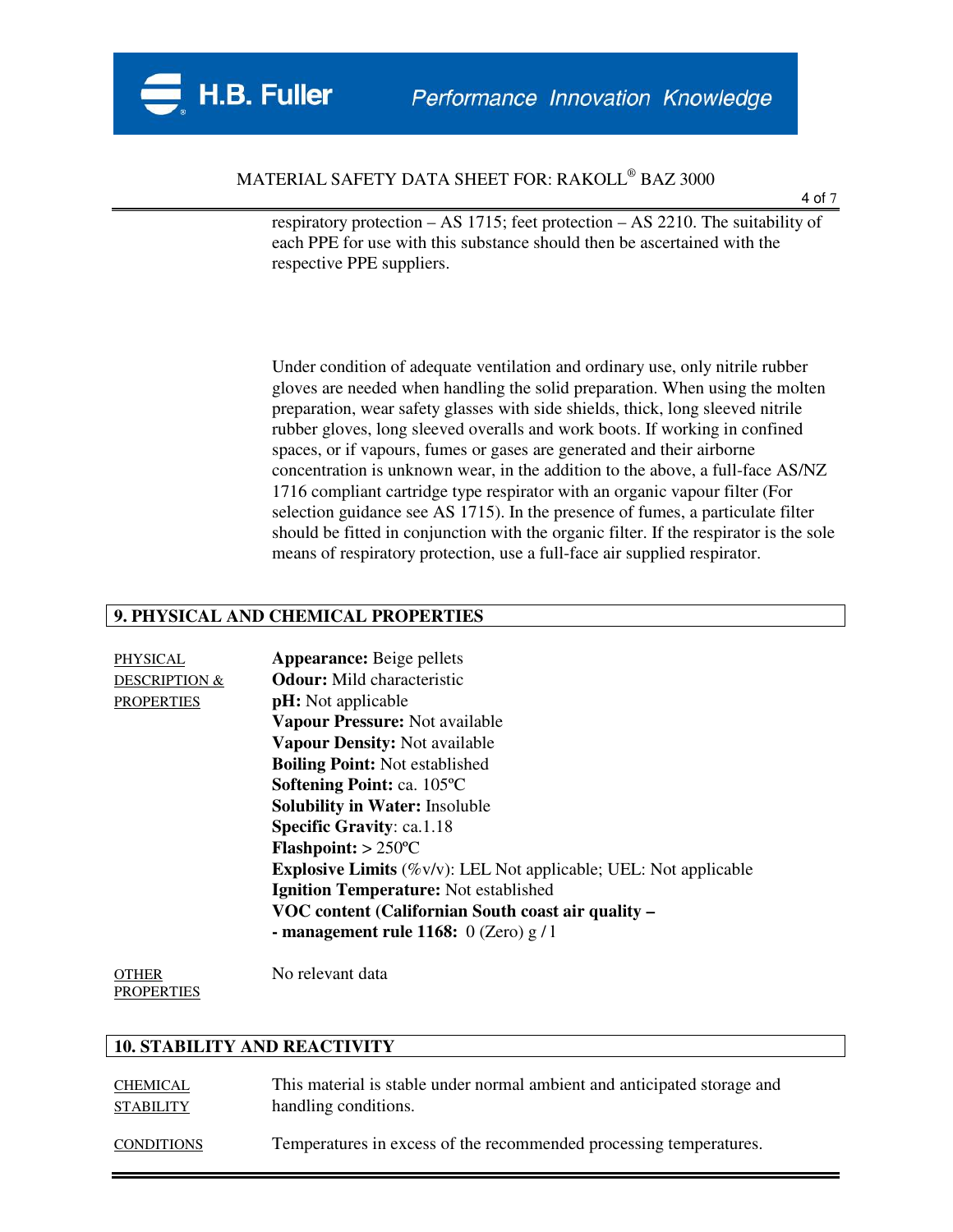

|                                                             |                                                                                                        | 5 of 7 |
|-------------------------------------------------------------|--------------------------------------------------------------------------------------------------------|--------|
| <b>TO AVOID</b>                                             | Prolonged storage in the molten form.                                                                  |        |
| <b>INCOMPATIBLE</b><br><b>MATERIALS</b>                     | Strong oxidising agents.                                                                               |        |
| <b>HAZARDOUS</b><br><b>DECOMPOSITION</b><br><b>PRODUCTS</b> | Oxides of carbon. Flammable hydrocarbons. Other hazardous gases and<br>vapours of unknown composition. |        |
| <b>HAZARDOUS</b><br><b>REACTIONS</b>                        | Hazardous polymerization will not occur.                                                               |        |

#### **11. TOXICOLOGICAL INFORMATION**

Little information is available for this particular mixture. The toxicological information given below is based on analogous data of similar preparations.

| <b>ACUTE</b><br><b>HEALTH</b><br><b>EFFECTS</b>   | <b>Swallowed:</b> Not hazardous in normal industrial use. Ingestion of small amounts<br>of solid material is not expected to cause harm. Ingestion of molten material<br>will cause thermal burns.                                                                     |  |  |
|---------------------------------------------------|------------------------------------------------------------------------------------------------------------------------------------------------------------------------------------------------------------------------------------------------------------------------|--|--|
|                                                   | <b>Eyes:</b> No health effects due to the solid material. When molten, vapours and<br>fumes may cause irritation. When molten direct contact will cause thermal<br>burns.                                                                                              |  |  |
|                                                   | <b>Skin:</b> No known effects due to the solid material. Direct contact will cause<br>thermal burns if the material is in its molten state.                                                                                                                            |  |  |
|                                                   | <b>Inhaled:</b> No known effects due to the solid material. When molten, vapours and<br>fumes may cause irritation of the nose, throat and respiratory tract, headaches,<br>nausea and vomiting.                                                                       |  |  |
| <b>CHRONIC</b><br><b>HEALTH</b><br><b>EFFECTS</b> | No chronic effects are anticipated. Vinyl acetate monomer is classified as a<br>Group 2B carcinogen by IARC (i.e. "The agent is possibly carcinogenic to<br>humans"). None of the components of this mixture has been listed as a<br>sensitizer, mutagen or teratogen. |  |  |

#### **12. ECOLOGICAL INFORMATION**

The ecological effect of the mixture as a whole has not been tested. Given that all components are locked in a polymeric matrix the ecological effects of the pure components cannot be reasonably extrapolated and hence no valid ecological data for this mixture can be given.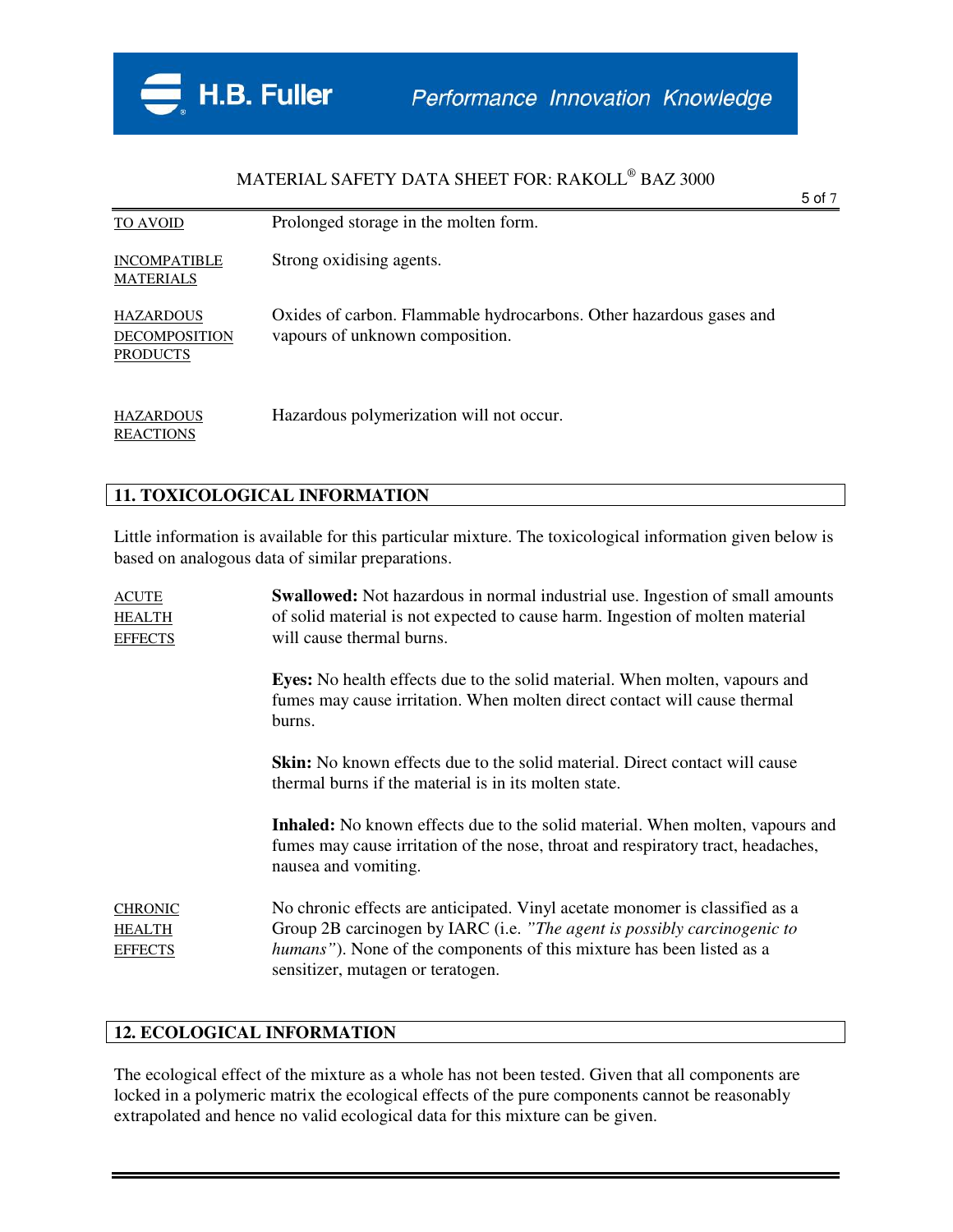

6 of 7

#### **13. DISPOSAL CONSIDERATIONS**

This product is a prescribed waste and may only be disposed of in accordance with applicable State and local regulations. These regulations vary from jurisdiction to jurisdiction and hence the user is counselled to seek advice from the local authority and classify the waste before considering disposal. The disposal information given below is a general guide and does not replace the requirement of the local regulations.

| <b>DISPOSAL</b>    | If possible recycle, otherwise dispose strictly in accordance with local industrial<br>waste or environmental protection regulations. This substance may, if permitted<br>by local authorities, be disposed of in an approved incineration facility or as<br>landfill. |
|--------------------|------------------------------------------------------------------------------------------------------------------------------------------------------------------------------------------------------------------------------------------------------------------------|
| <b>SPECIAL</b>     | Do not allow this material to contaminate, soil, sewerage systems, surface or                                                                                                                                                                                          |
| <b>PRECAUTIONS</b> | ground water.                                                                                                                                                                                                                                                          |

When large amounts of this product need to be disposed of the services of a registered, professional waste disposal organisation is highly recommended.

#### **14. TRANSPORT INFORMATION**

This product has not been classified as Dangerous Goods. It is not subject to the ADG regulations.

| <b>UN Number:</b> Not applicable           | <b>Proper Shipping Name: None listed</b>   |
|--------------------------------------------|--------------------------------------------|
| <b>ADG Class:</b> Not applicable           | <b>ADG Subsidiary Risk:</b> Not applicable |
| <b>ADG Packaging Group:</b> Not applicable | <b>Hazchem Code:</b> Not applicable        |
| <b>IMDG/IMO Code:</b> Not listed           | <b>ICAO/IATA Code:</b> Not listed          |

#### **15. REGULATORY INFORMATION**

AICS All components of this mixture are listed in AICS

SUSDP Not a Scheduled poison

### **16. OTHER INFORMATION**

MSDS **Issue Number:** 04 **Date of Issue:** October 2012 **Replaces Issue:** October 2011